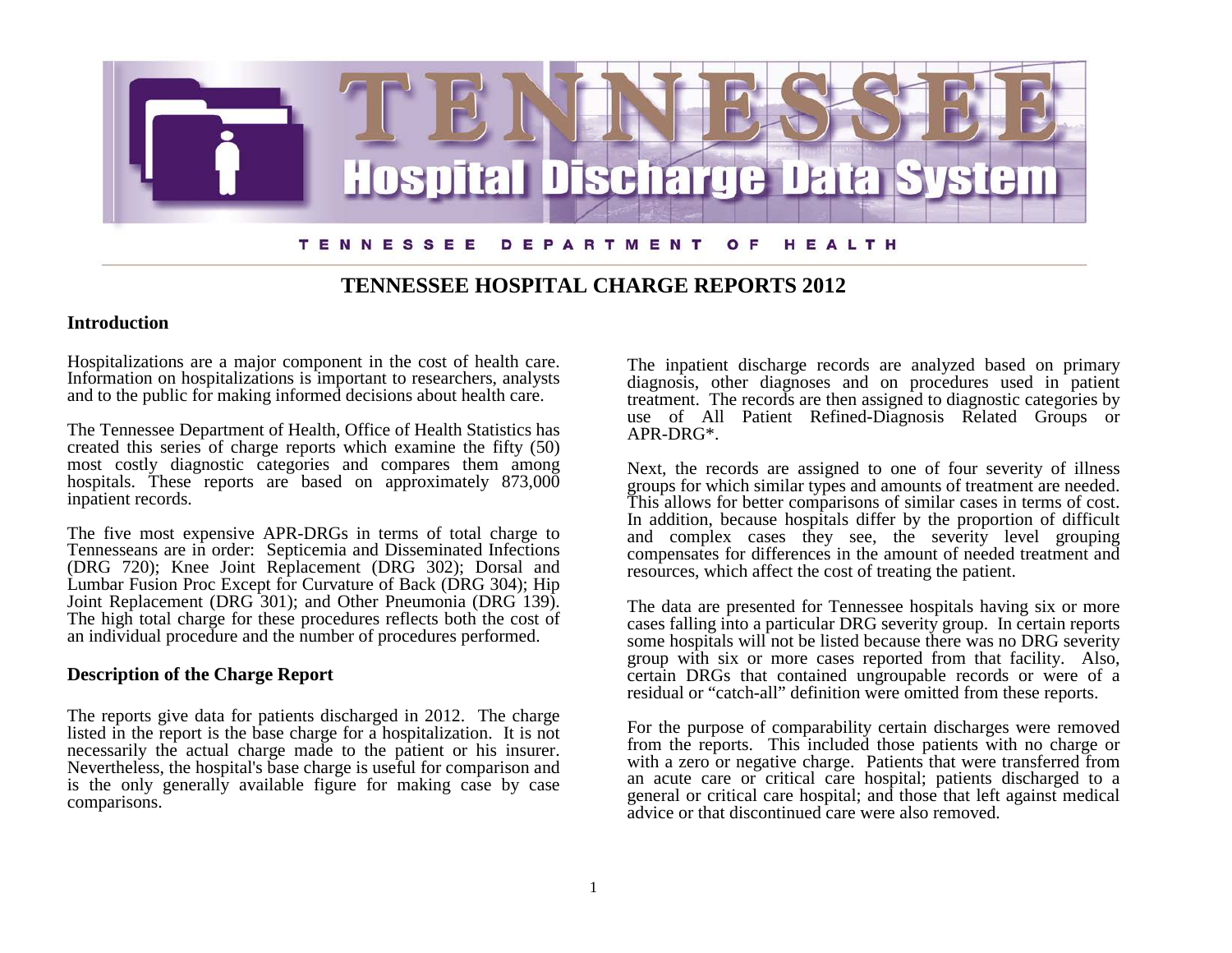Discharge records to the Department of Health are limited in the number of diagnoses and procedures that can be reported. An occasional severe case may exceed these limits and certain diagnoses and/or procedures might not be reported. This could result in under- estimation of the severity of that discharge.

#### **Instructions for Use**

To see the hospital data for one of the fifty (50) DRGs in this report, go to pages 3 and 4 and click anywhere on the line containing the selected DRG. The hospitals reporting that particular DRG are listed in county order and sorted by hospital ID number within each county. Each hospital's data is on one row of the report. The last line in each report is the state total giving information based on all the discharges in Tennessee for that APR-DRG.

### **Using the Charge Report**

To illustrate the use of these data refer to the sample report below for "Pulmonary Edema & Respiratory Failure (DRG 133)". (In this example only one hospital is shown.) The first row provides information for Anderson County's Methodist Medical Center of Oak Ridge. In 2012, 51 cases of pulmonary edema were reported at this facility in the moderate severity group. These 51 cases had a median charge of \$11,259 (rounded to the nearest dollar amount). A total of 87 cases were reported in the major severity level, having a median charge of \$18,583 and 90 cases fell into the severe group, having a median charge of \$34,814. Fewer than six cases fell into the minor severity group and as a result, this information was not included (data is only presented for six or more cases).

#### **Conclusion**

The purpose of these reports is to show comparative charges among Tennessee hospitals for performing comparable treatments at similar levels of difficulty and complexity. This information, while not an exact representation of the actual cost per patient, provides useful information to public health researchers, business analysts, and the general public.

For more information, contact the Tennessee Department of Health, Office of Health Statistics at 615-741-4939 or at [HealthStatistics.Health@state.tn.us.](mailto:HealthStatistics.Health@state.tn.us)

#### **2012 TENNESSEE HOSPITAL DISCHARGE DATA Number of Cases and Median Charges (\$) Based on APR-DRGs\* By Hospital Name and County Location**

## **PULMONARY EDEMA & RESPIRATORY FAILURE (DRG 133)**

| <b>County</b> | <b>Hospital Name</b>                  | <b>Minor</b>    |        | <b>Moderate</b><br>Number Charge Number |        | <b>Major</b> |        | <b>Severe</b><br>  Charge   Number   Charge   Number | <b>Charge</b> |
|---------------|---------------------------------------|-----------------|--------|-----------------------------------------|--------|--------------|--------|------------------------------------------------------|---------------|
| Anderson      | 0120 Methodist Medical Ctr. Oak Ridge |                 |        | 51                                      | 11.259 | 87           | 18.583 | 90                                                   | 34.814        |
| <b>State</b>  | <b>All Hospitals</b>                  | 28 <sup>1</sup> | 17,073 | .749                                    | 16.668 | 3.419        | 22,792 | 3,040                                                | 41,597        |

\*These reports were produced using proprietary computer software created, owned and licensed by the 3M Company. All copyrights in and to the 3M APR<sup>TM</sup> Software, and to the 3M  $APR^{TM} DRG$  classification system(s) (including the selection, coordination and arrangement of all codes). All rights reserved.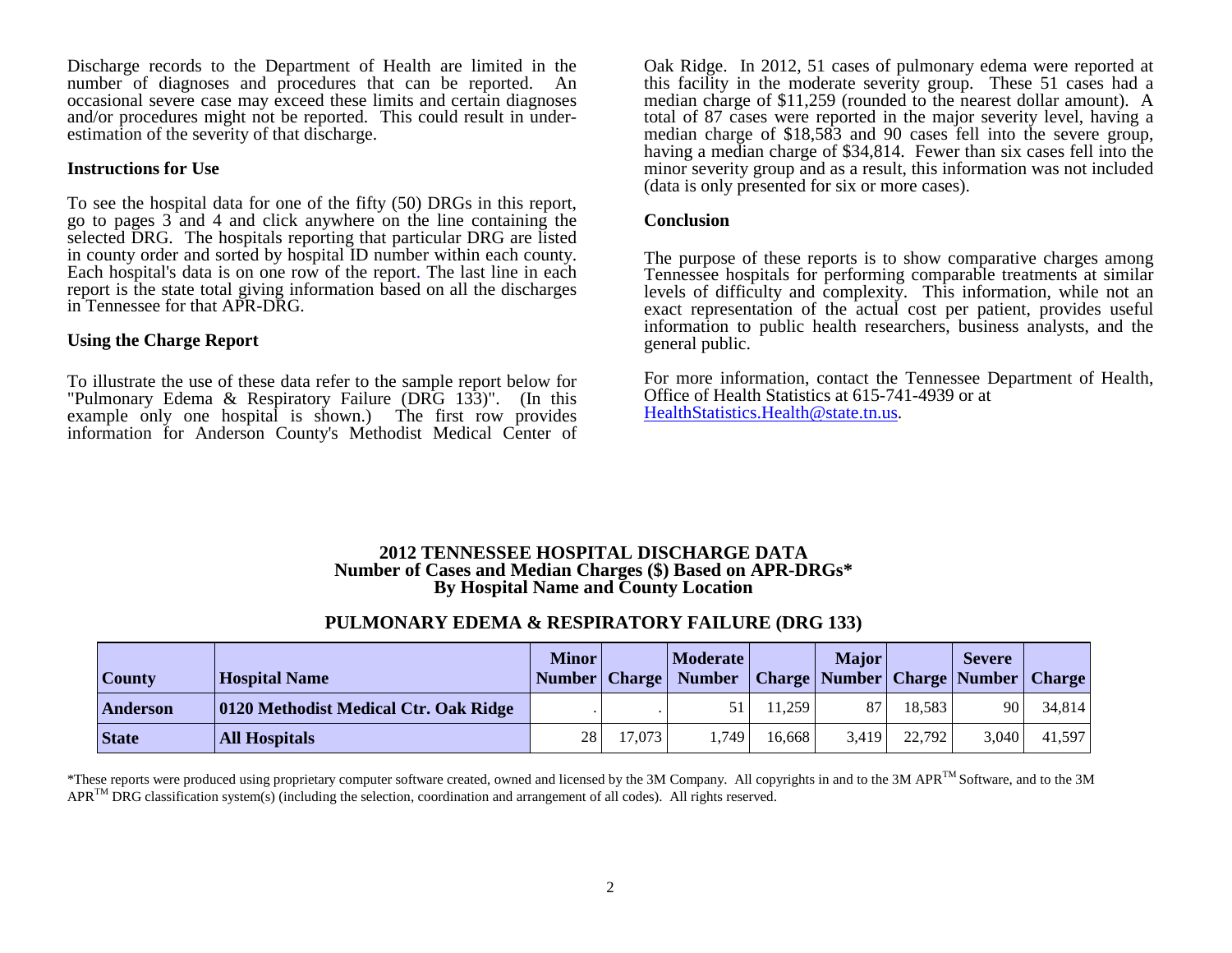## **TENNESSEE HOSPITAL DISCHARGE REPORTS 2012**

| <b>TABLE OF CONTENTS</b>                                                     |
|------------------------------------------------------------------------------|
| TRACHEOSTOMY W MV 96+ HOURS W EXTENSIVE PROCEDURE OR ECMO (DRG 004)          |
| TRACHEOSTOMY W MV 96+ HOURS W/0 EXTENSIVE PROCEDURE (DRG 005)                |
| CRANIOTOMY EXCEPT FOR TRAUMA (DRG 021)                                       |
| EXTRACRANIAL VASCULAR PROCEDURE (DRG 024)                                    |
| CVA & PRECEREBRAL OCCLUSION W INFARCT (DRG 045)                              |
| SEIZURE (DRG 053)                                                            |
| MAJOR RESPIRATORY & CHEST PROCEDURES (DRG 120)                               |
| RESPIRATORY SYSTEM DIAGNOSIS W VENTILATOR SUPPORT 96+ HOURS (DRG 130)        |
| PULMONARY EDEMA & RESPIRATORY FAILURE (DRG 133)                              |
| MAJOR RESPIRATORY INFECTIONS & INFLAMMATIONS (DRG 137)                       |
| OTHER PNEUMONIA (DRG 139)                                                    |
| CHRONIC OBSTRUCTIVE PULMONARY DISEASE (DRG 140)                              |
| CARDIAC DEFIBRILLATOR & HEART ASSIST IMPLANT (DRG 161)                       |
| CARDIAC VALVE PROCEDURES W/O CARDIAC CATHETERIZATION (DRG 163)               |
| CORONARY BYPASS W CARDIAC CATH OR PERCUTANEOUS CARDIAC PROCEDURE (DRG 165)   |
| CORONARY BYPASS W/O CARDIAC CATH OR PERCUTANEOUS CARDIAC PROCEDURE (DRG 166) |
| PERM CARDIAC PACEMAKER IMPLANT W/O AMI, HEART FAILURE OR SHOCK (DRG 171)     |
| PERCUTANEOUS CARDIOVASCULAR PROCEDURES W AMI (DRG 174)                       |
| PERCUTANEOUS CARDIOVASCULAR PROCEDURES W/O AMI (DRG 175)                     |
| ACUTE MYOCARDIAL INFARCTION (DRG 190)                                        |
| CARDIAC CATHERERIZATION W CIRC DISCORD EXC ISCHEMIC HEART DISEASE (DRG 191)  |
| CARDIAC CATHETERIZATION FOR ISCHEMIC HEART DISEASE (DRG 192)                 |
| <b>HEART FAILURE (DRG 194)</b>                                               |
| CARDIAC ARRHYTHMIA & CONDUCTION DISORDER (DRG 201)                           |
| MAJOR STOMACH, ESOPHAGEAL & DUODENAL PROCEDURES (DRG 220)                    |
| MAJOR SMALL & LARGE BOWEL PROCEDURES (DRG 221)                               |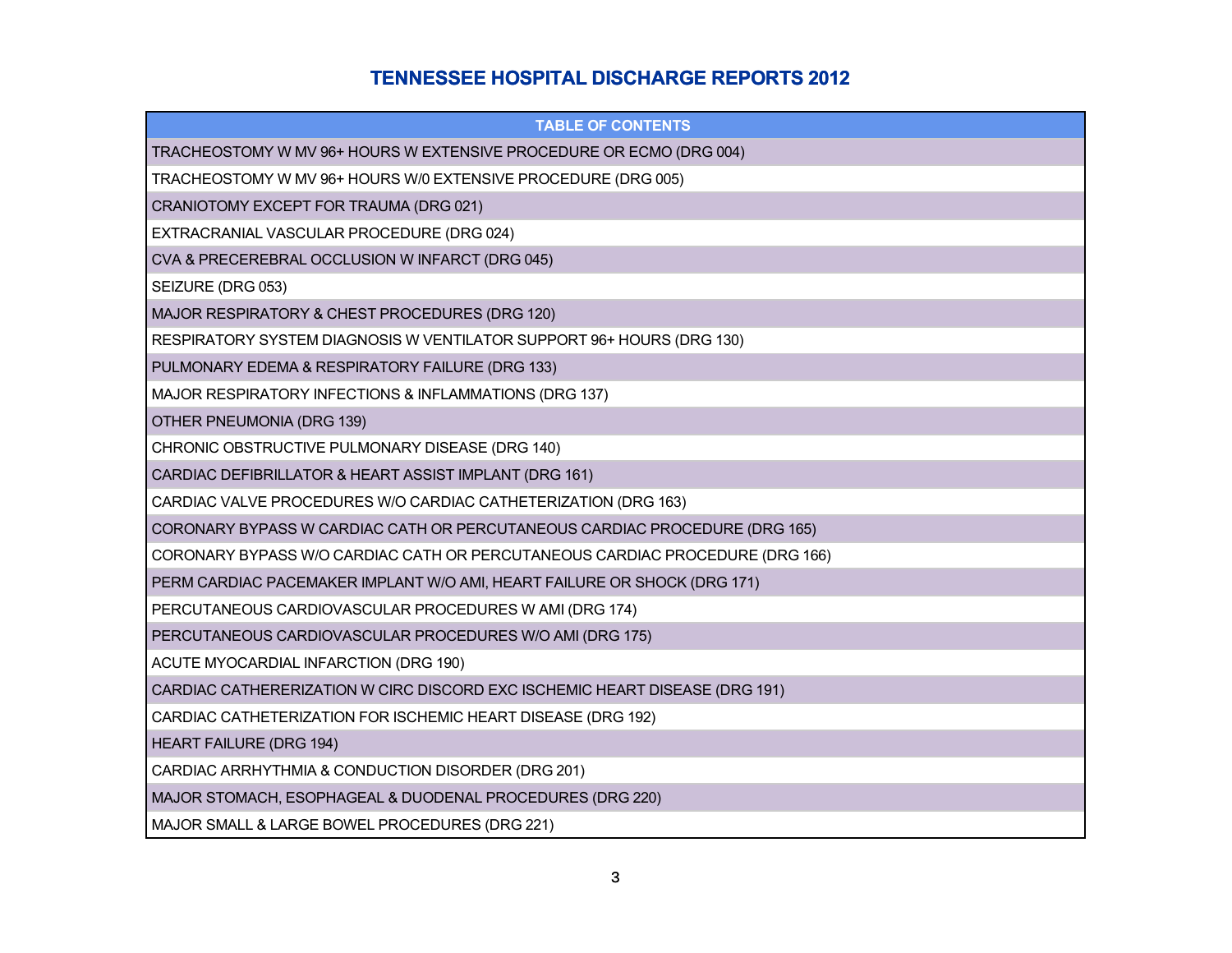# **TENNESSEE HOSPITAL DISCHARGE REPORTS 2012**

| <b>TABLE OF CONTENTS</b>                                                      |
|-------------------------------------------------------------------------------|
| OTHER DIGESTIVE SYSTEM DIAGNOSES (DRG 254)                                    |
| LAPAROSCOPIC CHOLECYSTECTOMY (DRG 263)                                        |
| DISORDERS OF PANCREAS EXCEPT MALIGNANCY (282)                                 |
| HIP JOINT REPLACEMENT (DRG 301)                                               |
| KNEE JOINT REPLACEMENT (DRG 302)                                              |
| DORSAL & LUMBAR FUSION PROC EXCEPT FOR CURVATURE OF BACK (DRG 304)            |
| HIP & FEMUR PROCEDURES FOR TRAUMA EXCEPT JOINT REPLACEMENT (DRG 308)          |
| KNEE & LOWER LEG PROCEDURES EXCEPT FOOT (DRG 313)                             |
| SHOULDER, UPPER ARM & FOREARM PROCEDURES (DRG 315)                            |
| CERVICAL SPINAL FUSION & OTHER BACK/NECK PROC EXC DISC EXCIS/DECOMP (DRG 321) |
| CELLULITIS & OTHER BACTERIAL SKIN INFECTIONS (DRG 383)                        |
| DIABETES (DRG420)                                                             |
| RENAL FAILURE (DRG 460)                                                       |
| KIDNEY & URINARY TRACT INFECTIONS (DRG 463)                                   |
| CESAREAN DELIVERY (DRG 540)                                                   |
| VAGINAL DELIVERY (DRG 560)                                                    |
| NEONATE BIRTHWT >2499G, NORMAL NEWBORN OR NEONATE W OTHER PROBLEM (DRG 640)   |
| CHEMOTHERAPY (DRG 693)                                                        |
| INFECTIOUS & PARASITIC DISEASES INCLUDING HIV W O.R. PROCEDURE (DRG 710)      |
| SEPTICEMIA & DISSEMINATED INFECTIONS (DRG 720)                                |
| MAJOR DEPRESSIVE DISORDERS & OTHER/UNSPECIFIED PSYCHOSES (DRG 751)            |
| BIPOLAR DISORDERS (DRG 753)                                                   |
| REHABILITATION (DRG 860)                                                      |
| MUSCULOSKELETAL & OTHER PROCEDURES FOR MULTIPLE SIGNIFICANT TRAUMA (DRG 912)  |